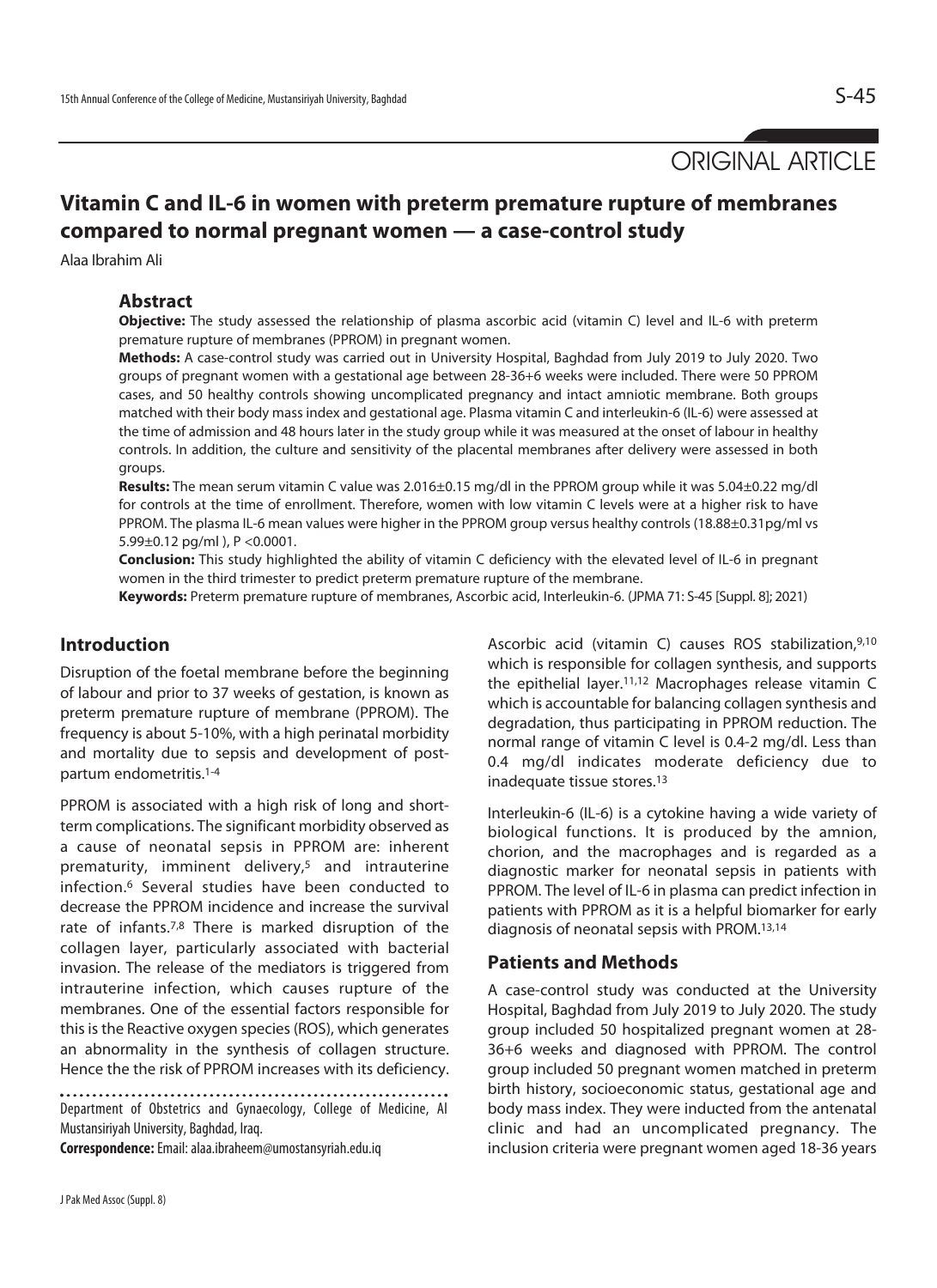with a singleton pregnancy with a gestational age of 28- 36+6 weeks.

The exclusion criteria were, pregnant women with hypertension, diabetes mellitus, respiratory tract infection and urinary tract infection, multiple pregnancies and polyhydramnios, history of smoking, weakness of cervical tissue with shortening of cervical length < 25mm in cases of obstetrical laceration, cone biopsy, genetic disorders, and uterine anomalies. The other factors were, short time interval (< 6 months) between pregnancies and presence of placenta previa.

Plasma IL-6 and vitamin C were measured after collecting blood from both groups at the time of enrollment before starting any medication. Another measurement was made 48 hours after onset of labour in the PPROM cases and at the onset of labour for the healthy women selected as controls. Verbal and formal consent was taken from all participants. Confirmation of PPROM in the study group was done by inspecting the amniotic fluid in the vagina via a speculum examination. Ultrasound scanning evaluated the foetal wellbeing and confirmed the gestational age, which had been calculated from the day of the last menstrual period. An enzyme-linked assay was used to measure the level of plasma IL-6 after taking 2 ml of maternal venous blood. The spectrophotometer was used to measure the plasma vitamin C level. The placental membranes were taken from all study participants after delivery and sent for culture. The culture was regarded as negative if there was no growth of bacteria 72 hours after the culture. The number and percentage (%) were used to represent the categorical variable, and the mean ±standard deviation and median represent the continuous variables. For all diagnostic factors, the research data were analyzed using a descriptive statistical tool represented by the mean. The test tool (T-test / Mann Whitney) was used for the related variables and the chisquare test tool for discrete variables. The odds ratio (OR), the confidence interval of the mean (95% confidence interval (CI) for the mean), and P-value for OR found by

**Table-1:** Descriptive features for 50 patients in each PPROM and control groups.

using the chi-square test for two independent samples or more. Statistical analysis was performed by SPSS version 22.0. P-value of <0.05 was considered significant.

### **Results**

The study included 50 pregnant women with PPROM and 50 age and BMI matched healthy controls. Table-1 shows the features of both groups with the plasma levels of vitamin C and IL-6 having no differences in age, gravidity, smoking, and the frequency of Caesarean section among groups, as P-value (0.489, 0.802, 0.941, and 0.815) respectively. Still, there were statistically significant differences regarding the preterm birth history, low socioeconomic status, gestational age, and birth weight between the two groups with P-value <0.0001 for all. The patient with PPROM appeared to have higher gravida, lower socioeconomic status and had a history of preterm labour more than the control, as 33 (66%) women from the PPROM group had a history of preterm birth, and this indicates that the odds ratio (OR) is higher by (46.59) times compared to control. The mean plasma vitamin C values were 2.016±0.15 mg/dL in the PPROM cases, while it was 5.04±0.22 mg/dl for control at the time of enrollment, so patients with low vitamin C level showed a higher risk to have PPROM.

Plasma IL-6 mean value was18.88±0.31 pg/ml vs 5.99±0.12 pg/dl in PPROM and healthy controls, respectively (p< 0.0001). There was a considerable rise in the repeated plasma level of IL-6 48 hours after admission, 35.50±0.35 mg/dl in PPROM, and 6.78±0.14 mg/dl in controls. The cut-off level for vitamin C was <0.3 mg/dL, as for IL-6, it was  $\geq$ 8pg/mL, which can predict microbial invasion in PPROM proved by placental membrane culture. The number of patients with a positive placental membrane culture was 36(72%) in the study group and 3(6%) patients from the second group.

Table-2 shows a significant rise in the risk of PPROM among pregnant women with high plasma IL-6 level and preterm birth history. The binary logistic regression estimated the

| <b>Parameters</b>                                         | PPROM group (N.=50) | Control group (N.=50) | OR/(95% CI) for mean | <b>P-value for OR</b> | P-value  |
|-----------------------------------------------------------|---------------------|-----------------------|----------------------|-----------------------|----------|
| Preterm birth history                                     | 33(66%)             | 2(4%)                 | $46.59(-)$           | 0.0001                | < 0.0001 |
| Low socio-economic status                                 | 39(78%)             | 6(12%)                | $26(-)$              | 0.0001                | 0.0001   |
| Gestational age at birth (weeks)                          | $32.99 + 0.38$      | $38.20 \pm 0.11$      | $0.000(4.43 - 5.10)$ | 0.967                 | 0.0001   |
| Birth weight kilogram (KG)                                | $2.10+0.004$        | $3.53 \pm 0.06$       | $0.00(1.32 - 1.54)$  | 0.994                 | 0.0001   |
| Plasma ascorbic acid at time of enrolment mg/dL           | $0.2.016 \pm 0.15$  | $5.04 \pm 0.22$       | $0.27(2.35-3.41)$    | 0.0001                | 0.0001   |
| Plasma level of IL 6 pg/mL                                | $18.88 \pm 0.31$    | $5.99 \pm 0.12$       | 2.621 (12.22-13.55)  | 0.014                 | 0.0001   |
| Repeat plasma IL 6pg/mL 48 hours later                    | $35.50 + 0.35$      | $6.78 \pm 0.14$       | 5.449 (28.08-29.56)  | 0.995                 | 0.0001   |
| No. of patients with low plasma ascorbic $\text{acid}(c)$ | 50(100%)            | 5(10%)                | $1.37(-)$            | 0.638                 | 0.0001   |
| No. of placental membrane culture $(+)$ (c)               | 36(72%)             | 3(6%)                 | $32.54(-)$           | 0.0001                | 0.0001   |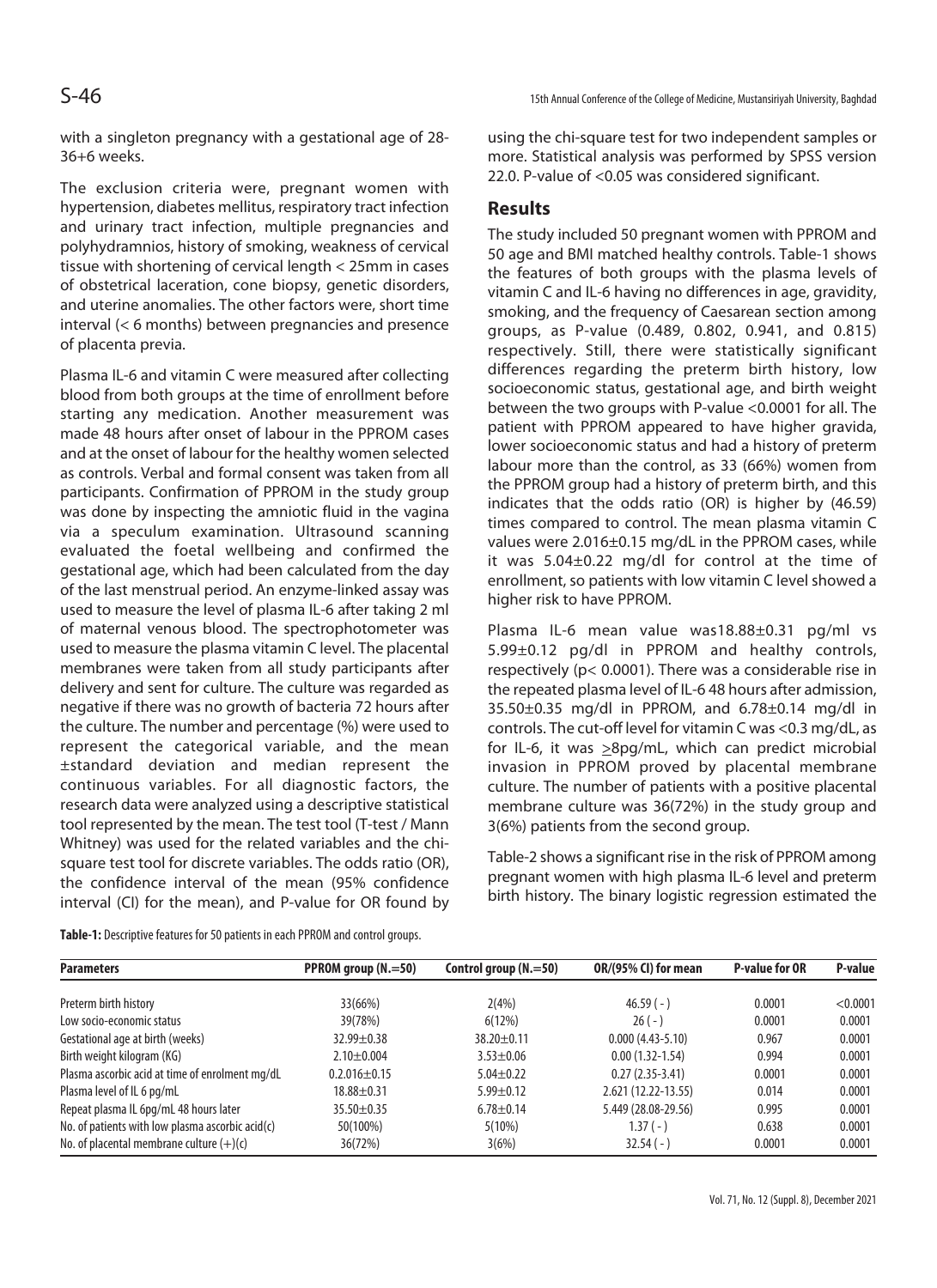**Table-2:** Significant predictive factors for preterm premature rupture of membranes based on logistic regression test results for all study participants (N=100).

| <b>Parameter</b>                                                      | Odd ratio | 95% C.I for odd ratio | P-value  |  |
|-----------------------------------------------------------------------|-----------|-----------------------|----------|--|
| Gravidity                                                             | 1.07      | $0.65 - 1.76$         | 0.800    |  |
| Low socioeconomic status                                              | 26        | 8.79-76.88            | 0.000(a) |  |
| Preterm birth history                                                 | 46.59     | 10.08-215.31          | 0.000(a) |  |
| Plasma ascorbic acid at time of enrolment mg/dL                       | 0.27      | $0.16 - 0.43$         | 0.000(a) |  |
| Plasma level of IL 6 pg/mL                                            | 2.621     | $1.21 - 5.66$         | 0.014(a) |  |
| No. of patients with low serum ascorbic acid at the time of enrolment | 1.37      | $0.37 - 4.99$         | 0.638    |  |

(a) Significant P-value.

odds ratio OR, associated 95% CI and respective P-value to predict the chance of PPROM occurring depending on the study parameters. History of preterm birth scored highest Odd ratio 46.59 for PPROM (10.08-215.31 95% C.I), p<0001, followed by low socioeconomic status, plasma level of IL 6 pg/mL, and plasma ascorbic acid at the time of enrolment being 2.016±0.15 mg/dl made all parameters score a significant p-value < 0.05.

As for the independent variables ,gravidity,patients with low serum ascorbic acid and patients with high IL-6 at the time of enrolment, had no influence on the development (p<0.05) of PPROM.

## **Discussion**

Preterm premature rupture of the membrane is the responsible cause of perinatal mortality and morbidity. Thus, there is a significant elevation in the associated complications of PPROM which increases the associated morbidity and mortality. Earlier studies discussed serum biomarkers and ultrasonic parameters to improve therapeutic and preventative strategies.15,16 Vitamin C has a role in oxidative stress status as it acts as an antioxidant. In infection, vitamin C stabilizes the ROS released by the phagocytes to control viral and bacterial infection. Hence, a deficiency of vitamin C increases the risk of infection and the risk of PPROM.17 In most cases of PPROM, low vitamin C levels was the cause and trigger. On the other side, the elevated level of IL-6 with the low vitamin C in the study group at admission was regarded as a marker for microbial invasion and predictor for PPROM. This study found a significantly low level of plasma vitamin C among the patients diagnosed with PPROM.

Nevertheless, just the low level of vitamin C alone is a poor predictor for PPROM. The high levels of IL-6 were found to compliment the development of PPROM as was observed at the time of enrollment and 48 hours later in these pregnant women Interestingly, only a moderate increase in the level of IL-6 was observed among the healthy controls.

A similar study by Sumedha G et al.18 showed a significant

difference in vitamin C levels among the PPROM cases and the healthy control groups with the mean serum levels being (0.60±0.35 mg/dL and 1.18±0.43 mg/dL) respectively. In this study, the 40 samples of placental membranes found culture positive, had 37 from the study group which is similar to our results. Sharma and Mehta et al.<sup>10</sup> reported a significantly low concentration of vitamin C in PPROM patients and the negative correlation with the duration of rupture of membranes. They did not assess the cut-off value of markers which is a point of strength to our study.

Ghomian N et al.19 evaluated the advantage of adding vitamin C as PPROM prevention in high-risk women. Their study included 170 pregnant women with 14 weeks gestation and a history of PPROM. The patients were divided into two groups. Group-1 was supplemented with daily 100 mg of vitamin C for 14 weeks. The investigators reported the occurrence of PPROM in 44.7% among controls and 31.8% in pregnant women with vitamin C supplement. They confirmed the role of vitamin C in lowering the frequency and prevention of membrane rupture. Further studies are needed to demonstrate powerful biological markers to prevent and assist in the prognosis of PPROM.

### **Conclusion**

The deficiency of vitamin C with higher levels of IL-6 in the third trimester of pregnancy is a strong predictor of preterm premature rupture of the membranes. Females with a past history of PROM and micronutrient deficiency should be treated with replacement therapy to prevent this complication.

# **Limitation**

The sample size for the study was not calculated which could influence the power of analysis.

**Acknowledgement:** The support provided by the University, Al Mustansiriyah is gratefully acknowledged.

#### **Disclaimer:** none.

**Conflict of Interest:** none to declare by the authors.